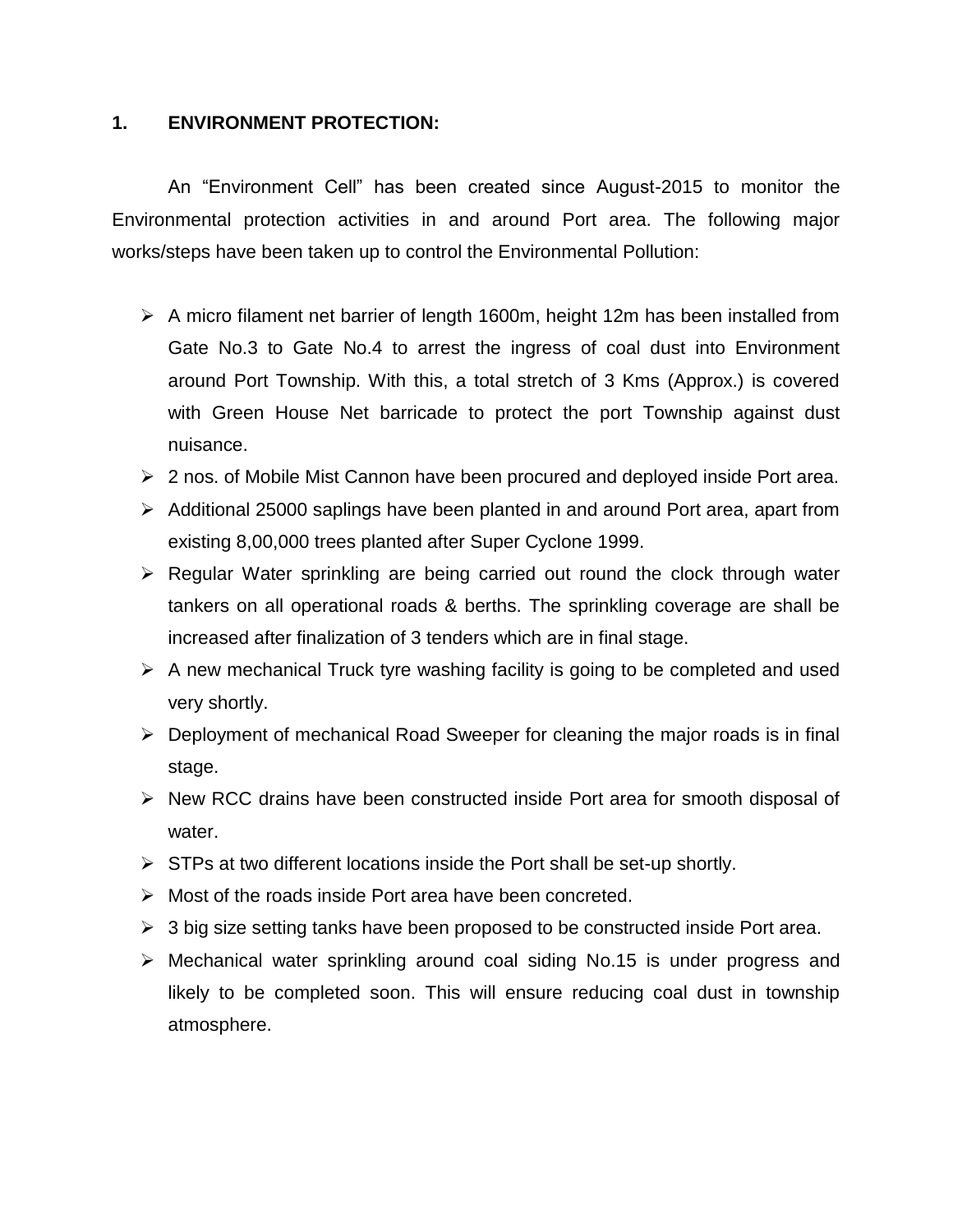## **2. SWACHH BHARAT CAMPAIGN:**

Renovation, construction and cleaning of toilets for the port funded Paradip College, Kendriya Vidyalaya, other schools including public toilets at different places in port township, were taken up during the financial year. Besides, construction of new toilet blocks, one behind the IOHP Canteen and the other inside Dock canteen are being taken up which are likely to be completed by August 2016. Apart from this, renovation of existing Drinking Water Kiosk, one 10-seated toilet block and bath complex at IOHP and another 20-seated toilet block in front of Multipurpose berth inside Prohibited area were renovated. Up-gradation of canteens were also taken up by investing Rs.1 Crores to have hygienic food and to provide better sanitation facilities. In order to meet the clarion call of Hon'ble Prime Minister of India of Swachh Bharat Abhiyan and Clean Port Campaign, Port has also taken up various cleaning and sanitation work with a target cost of Rs.2.58 Crores for which the completion cost was successfully enhanced and achieved to the extent of Rs.3.62 Crores i.e 42% of excess beyond the target. New Sinages/Boards in the Port Township at different locations has been provided under Clean Port Campaign 20 Point Programme.

## **3. WATER SUPPLY AT PARADIP:**

Paradip Port takes the responsibility of supplying potable water to Paradip Port Township since its inception. Raw water is being received from the Mahanadi River at Cuttack through a 100 Km long Taladanda Canal and taps the water in a reservoir at Paradip. The reservoir covers an area of 170 Acres with storage capacity of 220 Million Gallon. Raw water is being processed through sedimentation, coagulation & filtration and treated in the Treatment Plant before supplying to the entire Port Township with due disinfection including other ancillary treatments. Water supply is being made to about 5000 no. of port families, offices of State Govt., Central Govt., PSUs, General public, even to the Municipality and other District Administrative units. To make the